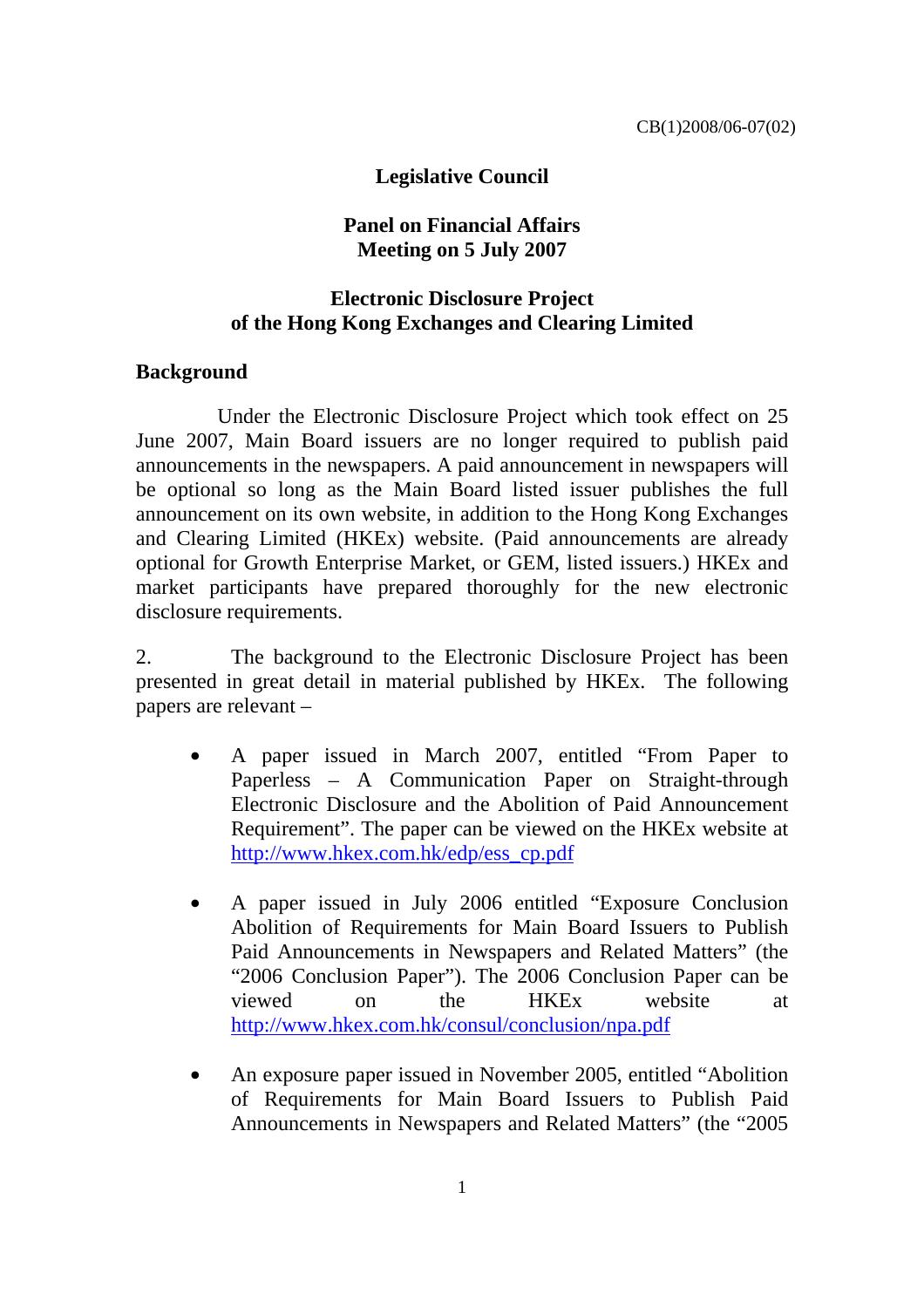Exposure Paper"). The 2005 Exposure Paper can be viewed on the HKEx website at http://www.hkex.com.hk/consul/paper/expopaper\_e.pdf

• A news release dated 24 April 2001 entitled "Proposals on the Dissemination of Main Board Issuers' Announcements through the HKEx website in place of Publication as Paid Announcement in Newspapers". The news release can be viewed on the HKEx website at a state of  $\alpha$  at a state at a state of  $\alpha$  at a state of  $\alpha$  at a state of  $\alpha$  at a state of  $\alpha$  at a state of  $\alpha$  at a state of  $\alpha$  at a state of  $\alpha$  at a state of  $\alpha$  at a state of  $\alpha$  at a state of http://www.hkex.com.hk/news/hkexnews/0424news.htm; and http://www.hkex.com.hk/news/hkexnews/1020401-HKEX-PA.pdf

3. Throughout this project HKEx has recognised that its responsibility to the market will further increase upon implementation of the proposals as it will be the primary provider of regulatory information in Hong Kong. Therefore, HKEx has taken extensive steps to help ensure that the electronic systems are robust and reliable. The various systems have been upgraded, including their capacity. New security features have been introduced to the electronic systems and back-up arrangements have been put in place. The systems have been thoroughly tried and tested, most recently in a number of familiarisation sessions that provided an opportunity for all issuers and agents with hands-on experience. No major incidents were reported during these familiarisation sessions.

4. The Electronic Disclosure Project affects not only the way Main Board and Growth Enterprise Market (or "GEM") issuers prepare, submit and publish their Listing Rules-related disclosures, but also the dissemination of such disclosures by HKEx through the following channels:

- $\div$  The HKEx Website:
- The cash market trading system, i.e. the Automatic Order Matching and Execution System ("AMS");
- The Market Datafeed ("MDF") service;
- The Electronic Mailing Stock Information System ("EMSIS"); and
- The Issuer Information feed System ("IIS").

Through these dissemination channels, HKEx transmits issuers' disclosures to different users and participants of the Hong Kong securities market,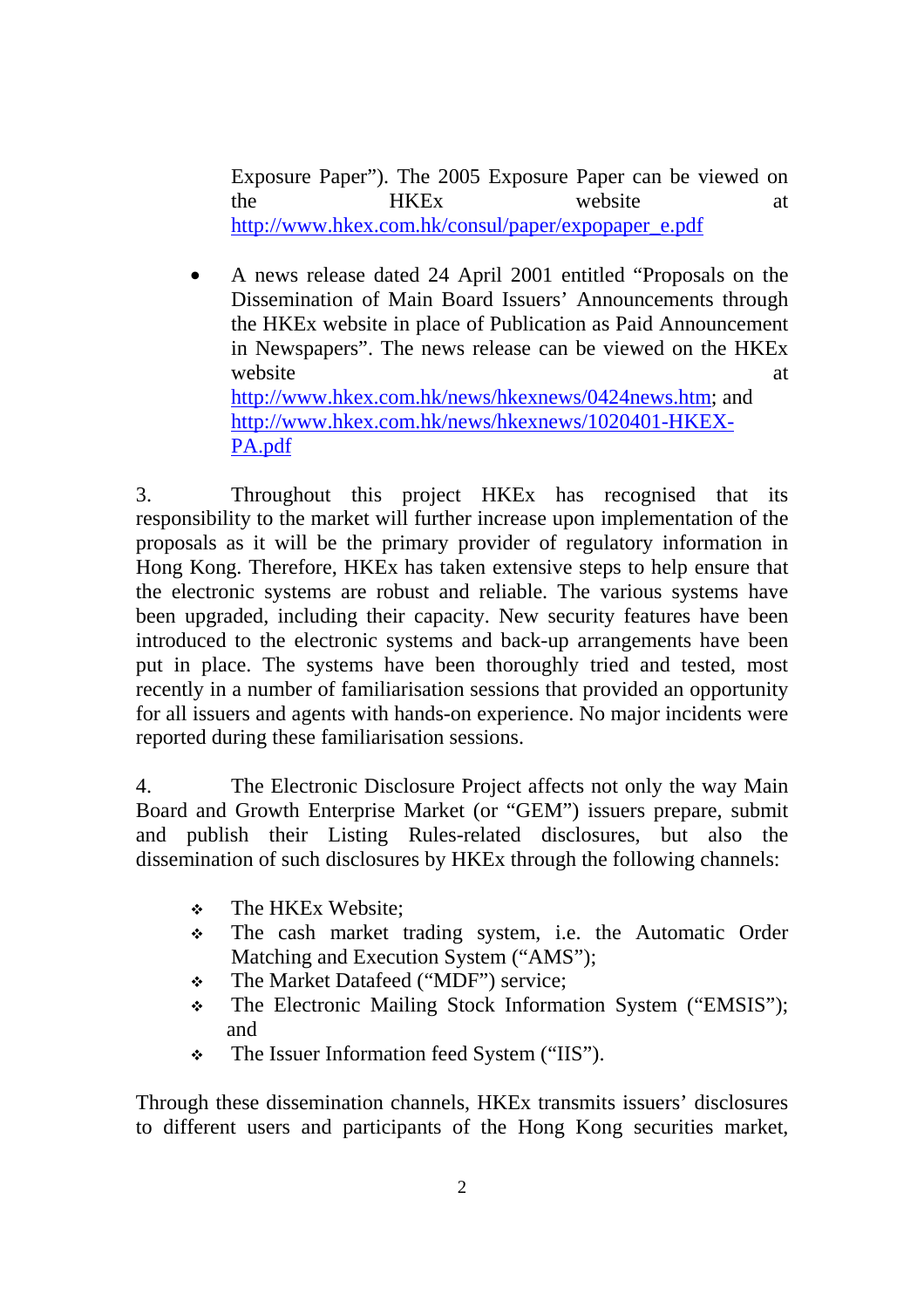including the public, the SEHK Participants, EMSIS subscribers as well as authorised information vendors of HKEx's information services (namely, MDF and IIS). These market stakeholders will be affected directly or indirectly and in different degrees by the Electronic Disclosure Project.

5. Apart from the above parties, advisers and other intermediaries who assist the issuers in preparing, submitting and disseminating disclosures, and investors will also be affected by the Electronic Disclosure Project.

## **The Consultation Process and Final Conclusions**

# *The 2000 Consultation Paper*

6. In April 2000, the Stock Exchange of Hong Kong published a consultation paper on "Dissemination of All Listed Issuers' Announcements through the HKEx's Website in place of Publication as Paid Announcements in Newspapers" (the "2000 Consultation Paper"). The 2000 Consultation Paper proposed to have all announcements of issuers released on the HKEx Website and to abolish the requirement for issuers to publish announcements in the newspapers. The consultation received 140 submissions from various parties, including issuers, market participants, institutional investors and retail investors. There was a favourable response to the proposal. Many of the respondents considered that there should be a central website where all announcements of issuers listed on HKEx could be located. The respondents also considered the proposal to be a more cost effective way of news dissemination. A majority of the respondents considered HKEx to be the appropriate body to administer the central website. Many expressed confidence that HKEx would be able to ensure the integrity of the information provided. The main concerns with regard to the proposal were the convenience and accessibility of newspapers and that people without access to the Internet might be disadvantaged under the proposal.

7. Having considered the responses and concerns raised with regard to the proposal, HKEx decided to adopt a revised proposal but at the same time decided to take a cautious approach in its implementation. After taking into consideration the increased popularity of the Internet in Hong Kong and environmental protection, HKEx set out in an announcement of 24 April 2001 a revised proposal that the requirement under the Listing Rules for paid announcements be abolished and that Main Board issuers be required to: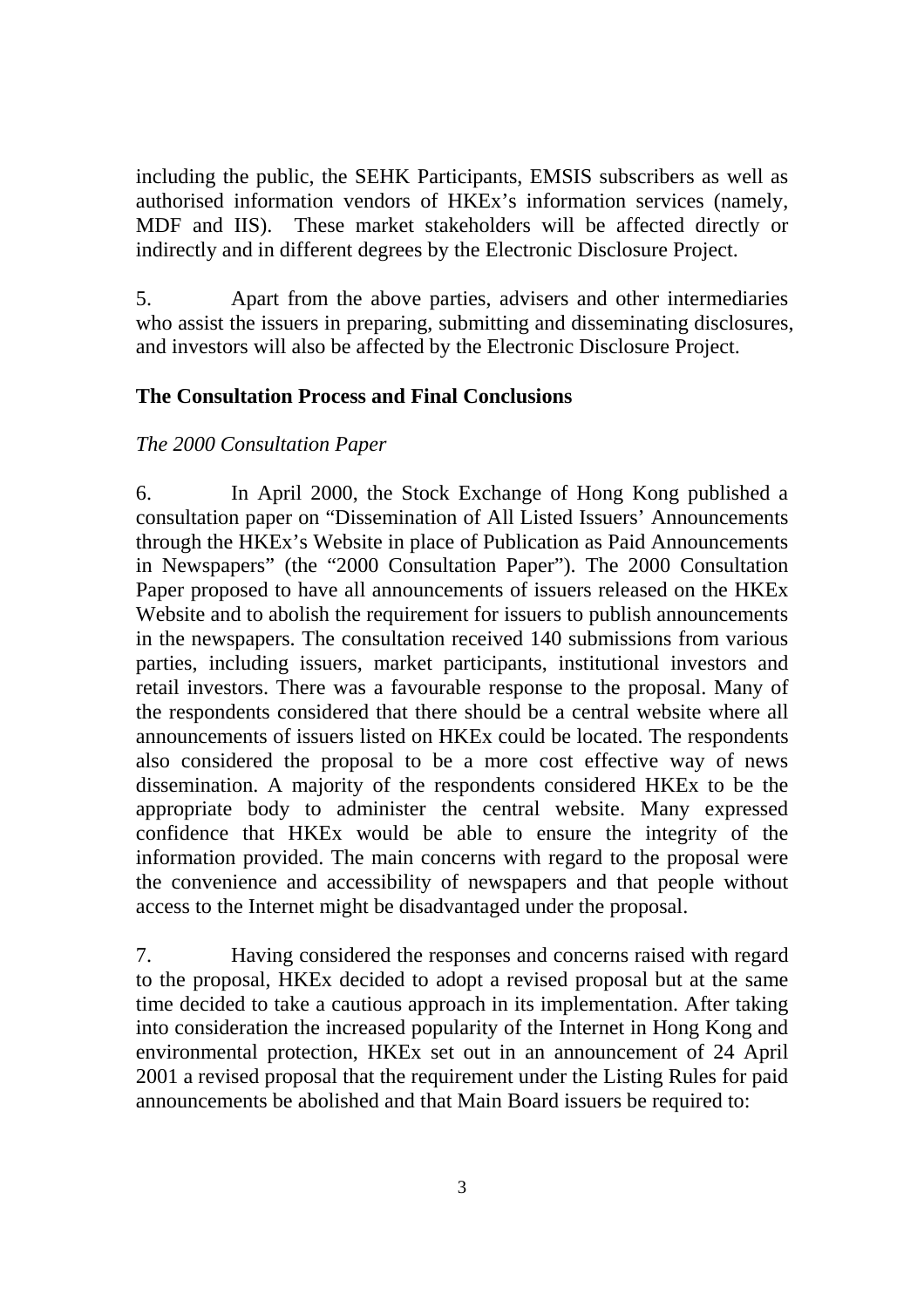- (a) provide an electronic copy of any announcement required under the Listing Rules to be published by them in the newspapers to HKEx for dissemination on the HKEx Website; and
- (b) deliver a press release on the subject matter of any announcement required to be published on the HKEx Website, with a copy of the relevant announcement attached to the press release, to at least a majority of the publishers of English language newspapers and Chinese language newspapers in Hong Kong.

8. In the same announcement dated 24 April 2001, HKEx stated that as interim arrangement, the Listing Rules would be first amended to require the submission of a soft copy of announcement to HKEx for publication on the HKEx website. The requirement for publication of announcements in the newspapers would be retained until the full implementation of the revised proposals when further rule amendments would be required. HKEx subsequently amended the Listing Rules to require the submission of an electronic copy of announcements to the Exchange for publication on the HKEx Website which came into effect in May 2001. Since February 2002**,** issuers have also been required to submit electronic copies of all Listing Rules-related corporate communications (including circulars and annual reports) for publication on the HKEx Website. However, the proposal to remove the requirement of Main Board listed issuers to publish their announcements in the newspapers has yet to be fully implemented.

#### *2005 Exposure Paper*

9. Against the background of the consultation carried out in 2000, HKEx published an exposure paper entitled "Abolition of Requirements for Main Board Issuers to Publish Paid Announcements in Newspapers and Related Matters" (the "2005 Exposure Paper") in November 2005 to address the mechanics of implementing a proposal that had already been subject to market consultation and a policy decision nearly five years earlier. In order to ensure an orderly transition from the current arrangements to a purely web-based news dissemination regime, HKEx proposed in the Exposure Paper an interim measure whereby Main Board issuers would be required to publish a short-form announcement in the newspapers, instead of the full version of the announcement which would be posted on the HKEx Website and the issuer's own website. The Exposure Paper sought market views on three specific aspects of the future news dissemination regime: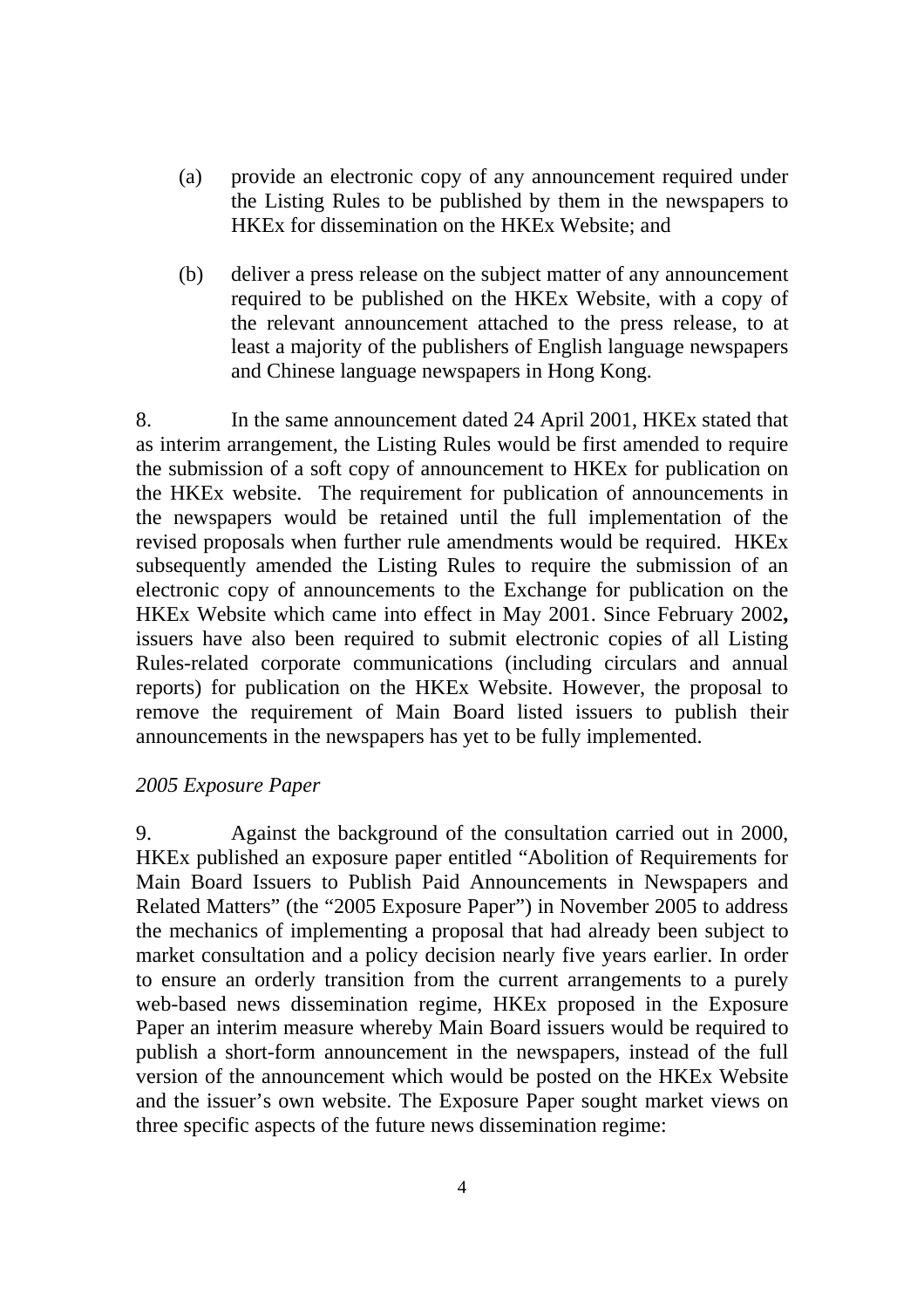- (a) on the detailed wording of the envisaged Listing Rules amendments with a view to removing ambiguities and providing clarity;
- (b) on whether the short-form announcements as an interim measure should be a summary announcement (a summary announcement would provide a summary of the contents of the full announcement) or a notification (a notification would merely serve to notify investors of the publication of an announcement on the HKEx Website); and
- (c) on the appropriate duration of the interim measure.

10. The 2005 Exposure Paper also set out the proposed operational model of the issuer news dissemination regime during Phase 1 of the implementation of the Electronic Disclosure Project.

#### *Final Conclusions*

11. The comment period for the 2005 Exposure Paper closed on 13 January 2006. The Exchange received 35 sets of comments from a total of 40 respondents. A summary of the main comments raised and the final conclusions of HKEx are set out in a paper entitled "Exposure Conclusion - Abolition of Requirements for Main Board Issuers to Publish Paid Announcements in Newspapers and Related Matters" published in July 2006.

12. The overwhelming majority of respondents expressed support for the abolition of the requirement to publish full announcements in the newspapers. In addition, HKEx received a range of constructive comments on the way forward. There were 4 respondents that opposed the proposals (being 3 newspaper companies and one individual).

- 13. Based on the responses received, HKEx decided that:
	- (a) the short-form announcement which, as an interim measure, Main Board issuers would be required to publish in the newspapers, would be a notification rather than a summary announcement; and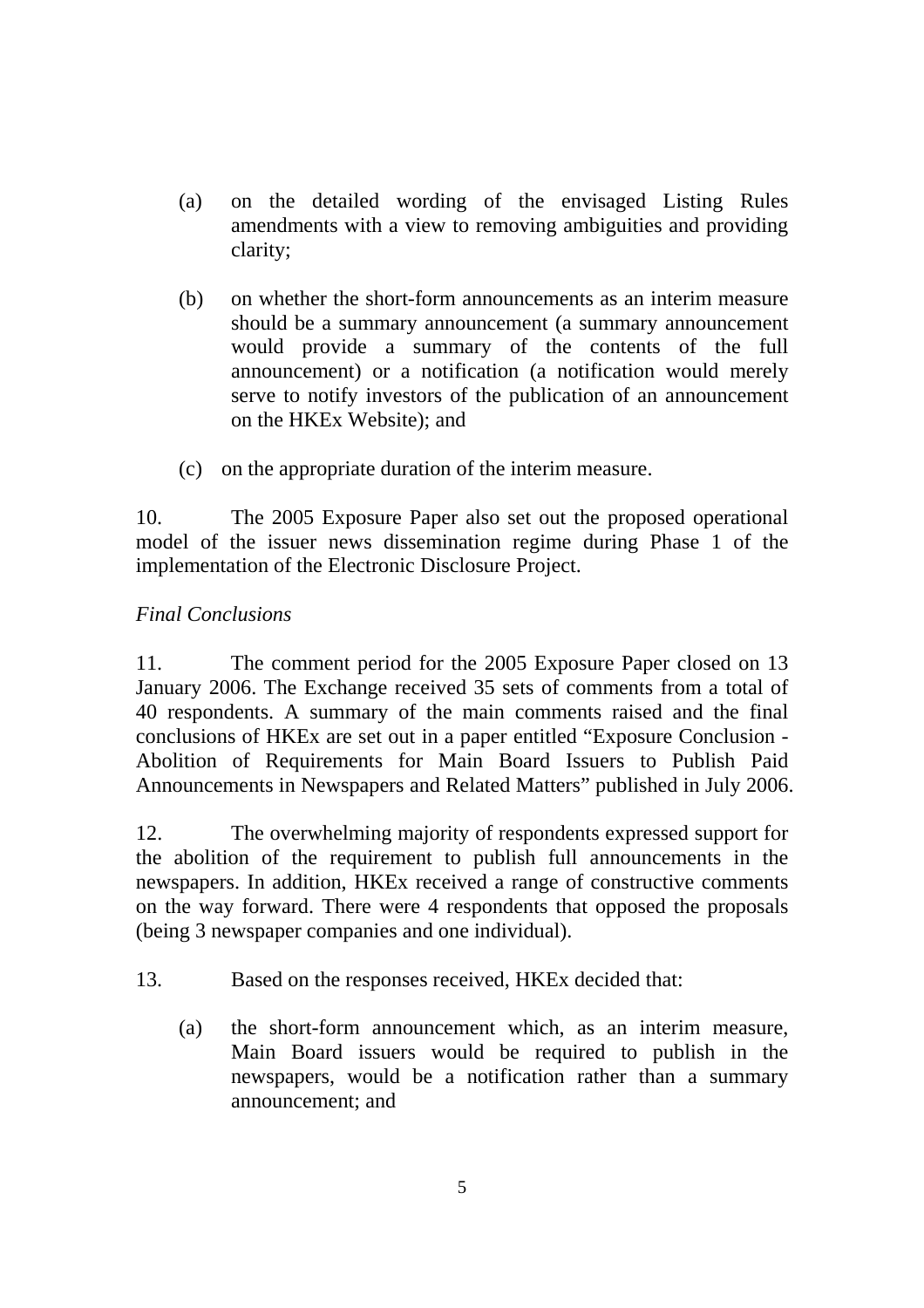(b) Phase 1 as described in the Exposure Paper, i.e. the transitional period during which Main Board issuers would be required to publish notifications in the newspapers instead of the announcement, should last for six months.

## **Justification**

14. The Electronic Disclosure Project has been designed to address the mechanics of implementing a proposal that had already been subject to market consultation and a policy decision (which HKEx announced on 24 April 2001) more than six years ago. We set out below the primary factors which have contributed to HKEx reaching the conclusion that the proposed model of Electronic Disclosure is conceptually correct and that the market in now ready for the implementation of the Electronic Disclosure Project.

#### *Comparison with other international markets*

15. The current news dissemination model in Hong Kong is out of step with other leading international markets. This reflects that our model was designed at a time when disclosures were almost exclusively paperbased and most investors obtained market information from newspapers or through market intermediaries.

16. All other major international markets including London, New York and Tokyo and the Asian markets of Singapore, Malaysia and Korea have adopted electronic models of dissemination. In Europe, with the implementation of the Transparency Directive in January 2007, issuers are required to disseminate regulatory news within all member states in the European Union "as close to simultaneously as possible". The majority of the EU member states have interpreted this requirement to mean dissemination must be electronic. Shanghai and Shenzhen have also adopted electronic means of dissemination in addition to designated newspapers.

17. A detailed comparison of the information dissemination models adopted, in 2001, in leading securities markets can be found in Chapter 4 of the Consultation Paper entitled "CP92 - Review of the UK mechanism for disseminating regulatory information by listed companies" published by the Financial Services Authority ("FSA") in May 2001. The paper can be viewed on the FSA website at http://www.fsa.gov.uk/pubs/cp/cp92.pdf .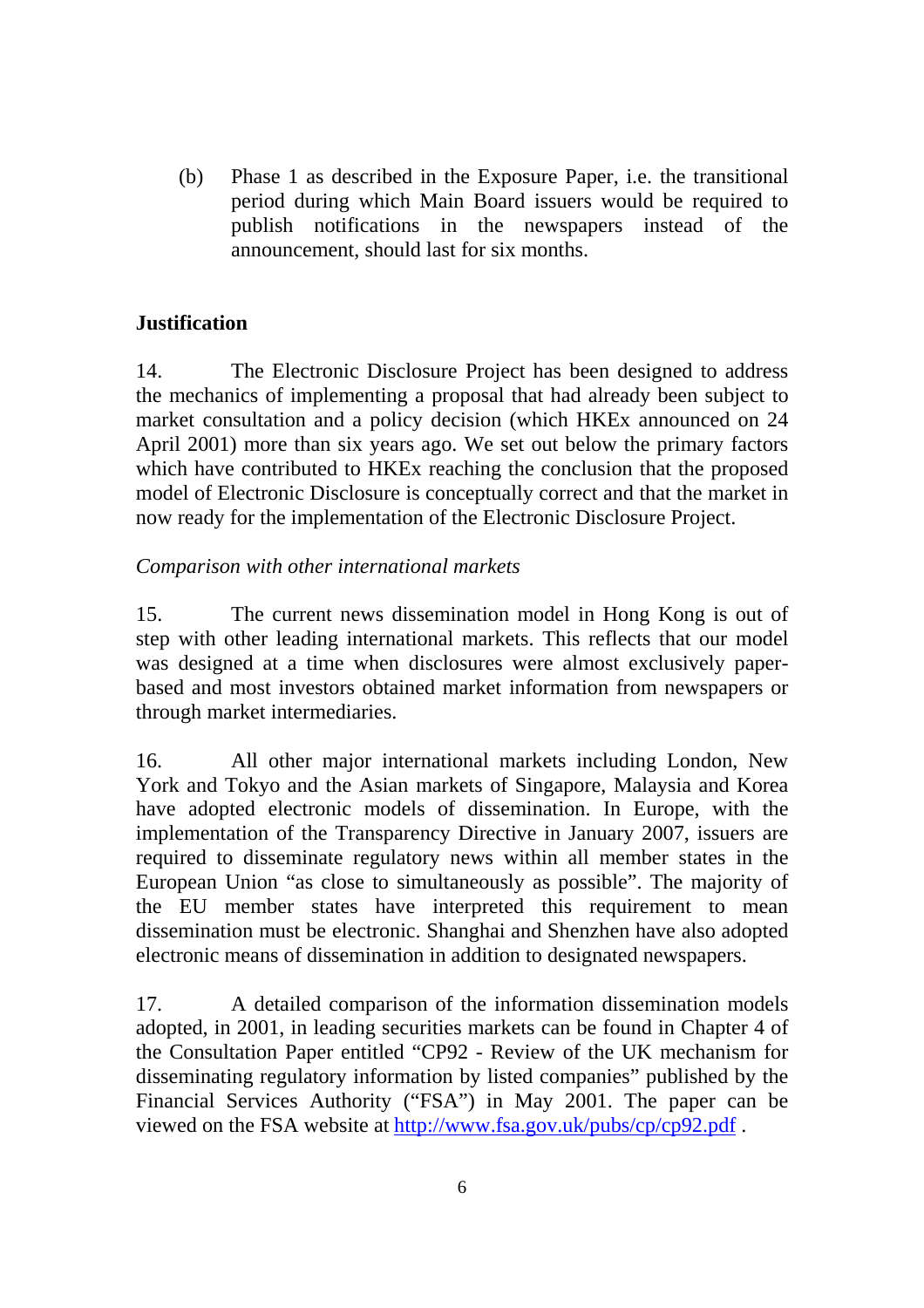18. Implementation of the Electronic Disclosure project proposal will bring Hong Kong, which is an international finance centre, in line with international practice and better serve the community of local and overseas investors interested in investing in the Main Board.

# *GEM*

19. GEM issuers already disseminate information electronically and have done so since the GEM was launched in 1999. To date we have not received complaints from investors concerning the inaccessibility of information published on the GEM website. Retail investors interested in GEM investments appear to have successfully adapted to accessing regulatory information electronically and we believe that a similar change in behaviour from retail investors interested in the Main Board will occur.

## *Availability of the Internet*

20. According to information provided by the Hong Kong Trade Development Council on the Profiles on Hong Kong Major Service Industries which was last updated in November 2006:

- 69% of the total population of Hong Kong are Internet users
- 87% of households have personal computers and 66% of household computers are connected to the Internet
- Hong Kong has the highest Internet penetration in Asia
- Hong Kong has the highest broadband penetration in the world
- Over 1,000 internet enabled PCs are available and designated for public use in 78 public and tertiary/special libraries across Hong Kong

21. Further, according to a Notice Survey Report prepared by SCMP dated January 2006 which was submitted to HKEx as part of SCMP's response to the 2005 Exposure Paper, 71.5% of Hong Kong retail investors said that they were likely to use the Internet to read issuer disclosures after implementation of HKEx's proposals. Amongst, the youngest sample group, those aged 35 and below, the positive response rate increased to 92.6%.

22. These statistics indicate that the overwhelming majority of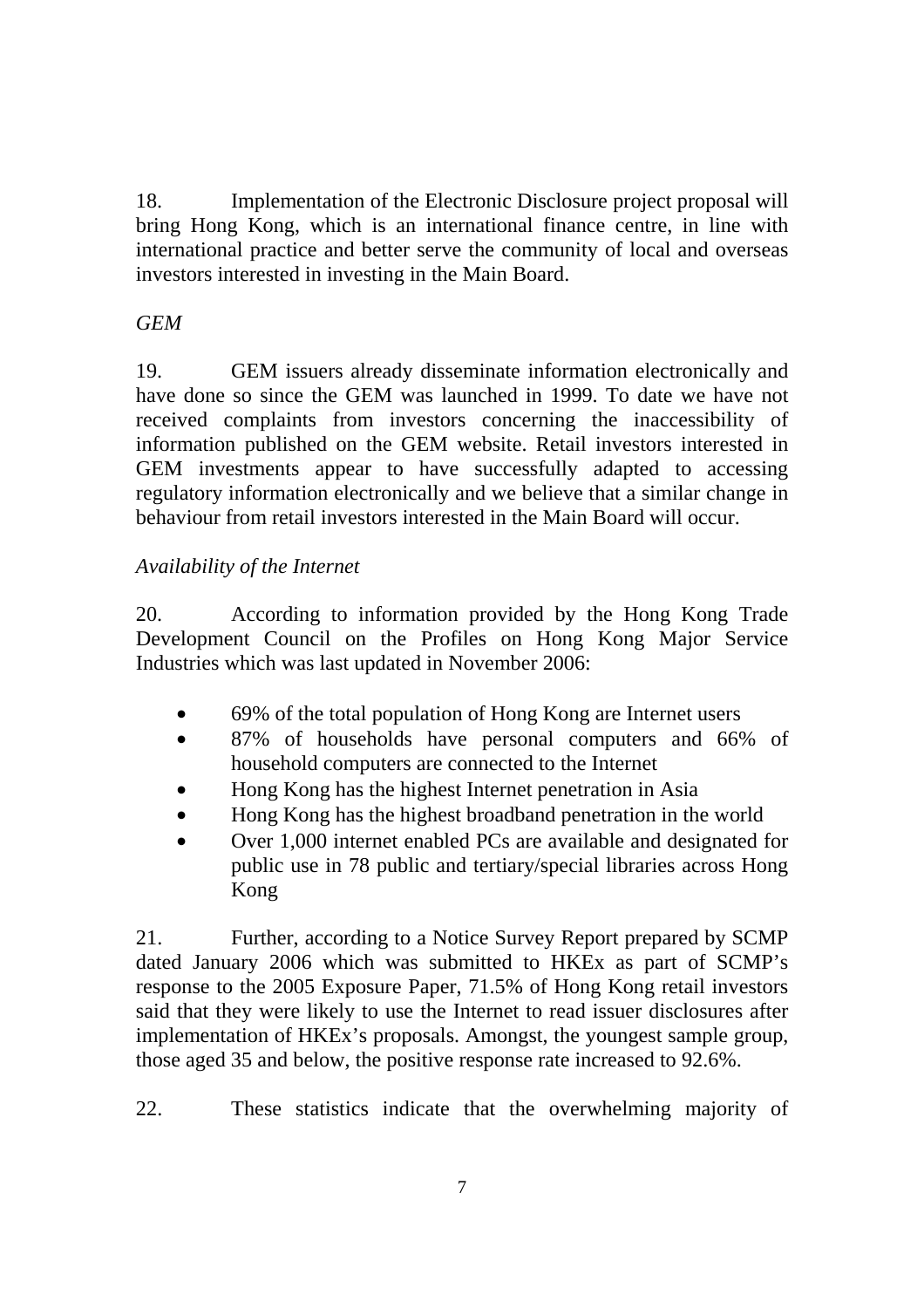investors will be able to access announcements disseminated electronically by issuers and the majority will be likely to do so.

## *Potential flaws inherent in the current arrangements*

23. The Electronic Disclosure Project will also allow investors to obtain issuer information on a timely basis whilst providing a complete archive of information at any time. Publication of issuer regulatory information in the newspapers has inherent drawbacks and operational risks. Investors seldom have access to the entire population of such information as it is published in a fragmented and unpredictable manner in number of different newspapers depending on the preferences of issuers. There are fourteen Chinese language and seven English language newspapers in which paid announcements can be placed. Also those newspapers may not be sufficiently widely available to ensure adequate dissemination to all categories of investor, whether located in Hong Kong or abroad.

24. In addition, prioritising completion of the newspaper announcements under the current news dissemination model frequently results in delays in the publication of the electronic version of the announcement. This does not serve the needs and works to the disadvantage of those investors without access to local newspapers who consequently rely on electronic news. The proposed model of dissemination will ensure that there is fair disclosure of regulatory information.

## *Availability of media reporting*

25. After the Electronic Disclosure Project is fully implemented, we believe that newspapers and other forms of media will continue to play a significant role in providing information to investors through their analysis and commentary on significant developments in the corporate world. In particular we think that newspapers will continue to provide a source of information to those investors who have become accustomed to rely on newspapers to alert them to market developments.

## *The changing profile of investors*

26. The Cash Market Transaction Survey 2005/2006 published by HKEx (which can be viewed on the HKEx website at http://www.hkex.com.hk/research/cmtrsur/cmts06.pdf ) shows how the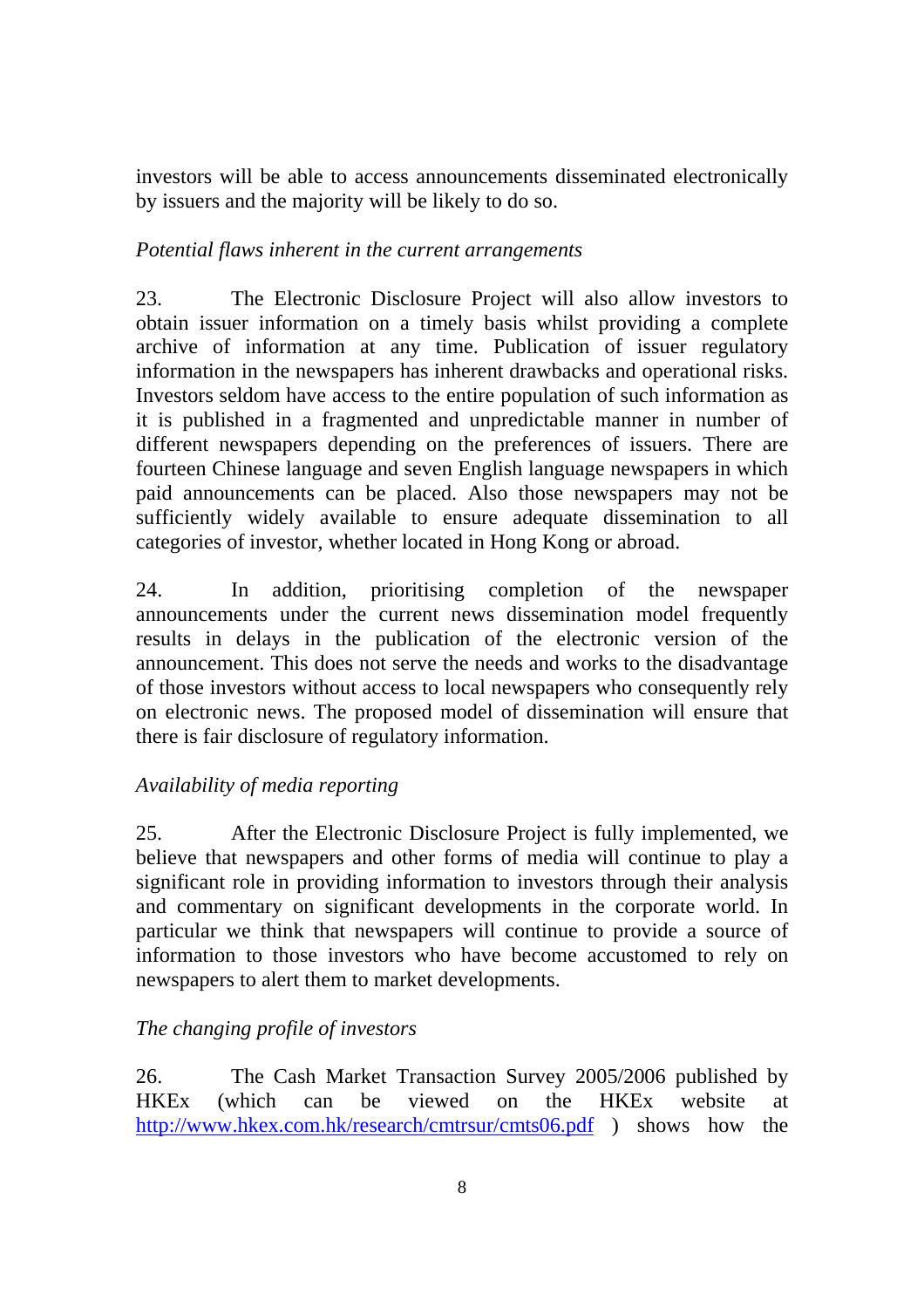profile and location of investors has significantly changed as the Hong Kong market has developed into its current position as a leading international market. In particular the percentage of local retail investors in the cash market (by trading value) has been decreasing (1996/97: 53% vs. 2005/06: 27%) with corresponding increases in the percentage of overseas institutional investors (1996/97: 19% vs. 2005/06: 39%) and local institutional investors (1996/97: 20% vs. 2005/06: 26%). To maintain Hong Kong's position as an international finance centre, it is essential that HKEx also addresses the current and future information needs of investors not located in Hong Kong (particularly the potentially substantial number of investors from the Mainland) without ready access to Hong Kong based newspapers. As the population of overseas investors increases we would expect that there will be higher usage of the Internet to gain convenient and comprehensive access to Hong Kong issuer information.

#### *Current data on the market's electronic access and market readiness*

27. Since February 2002, HKEx has published soft copies of issuer documents and announcements on the HKEx website in addition to issuers publishing announcements in the newspapers. As a result of this initiative, investors have increasingly been accessing issuer information on the HKEx website. The number of page views (being any hit that successfully retrieves a detailed content web page) on the HKEx website has increased steadily every year, from about 75.6 million in 2002 to 145.2 million in 2003, 219.7 million in 2004, 259 million in 2005 and 405.8 million in 2006. For the period from January to May 2007, visits to the Investment Service Centre on the HKEx website, where issuer announcements and other documents are disseminated, accounted for about 68% of the total page views.

#### *Future modifications to the model for information dissemination*

28. The Electronic Disclosure Project will provide an efficient and effective mechanism to disseminate regulatory information. It will also lay the foundation for further positive market developments such as real time dissemination of issuer information during trading hours and elimination of unnecessary suspensions which arise under the current model. Relying on information dissemination by newspapers rather than electronic dissemination forces the market to pause until information is published in newspapers. This results in an inefficient market to the detriment of all investors including retail investors. The inability to trade during these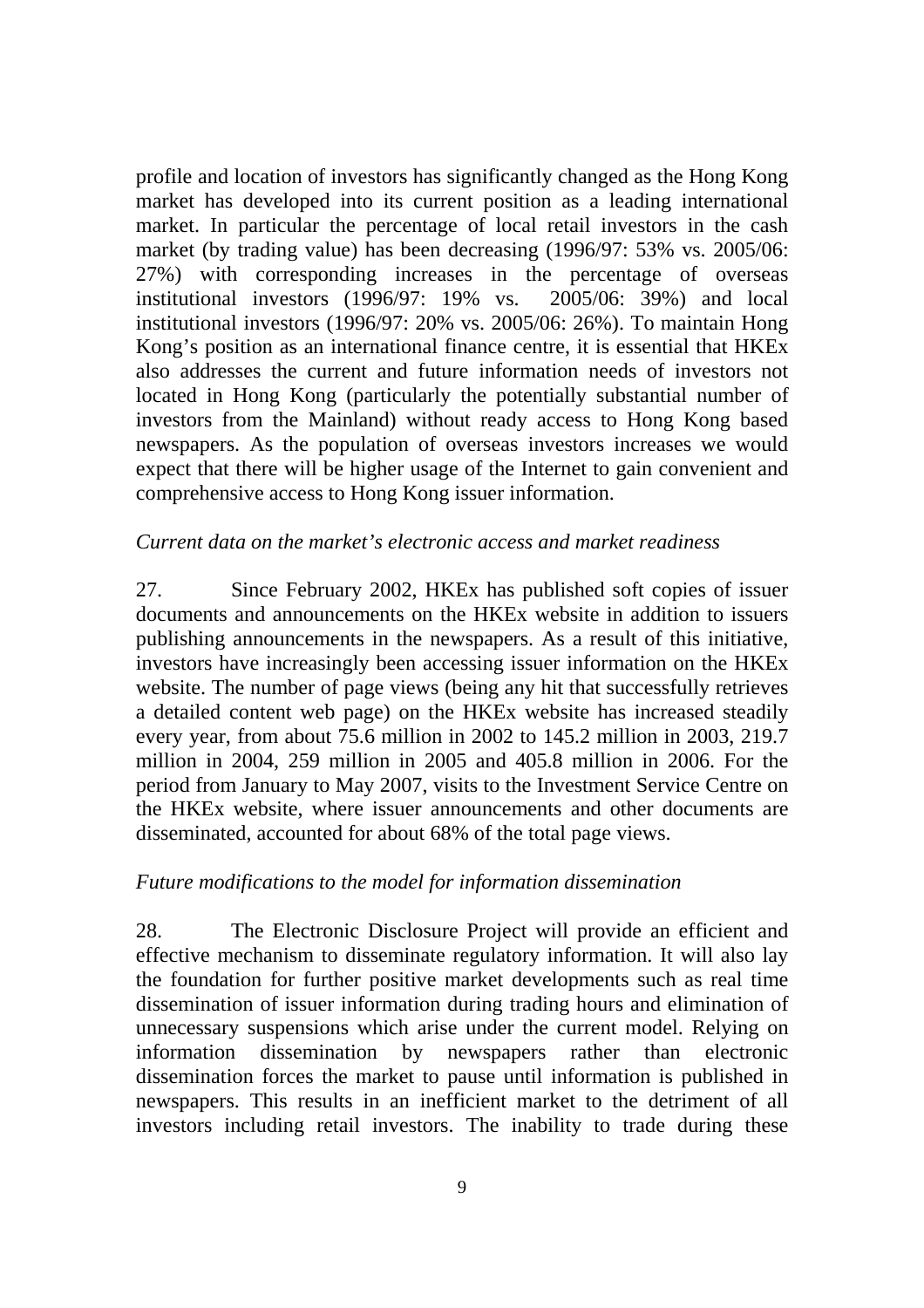suspensions imposes an opportunity cost for investors which can be removed in the future once the Electronic Dissemination Project is fully implemented.

#### *Reduction in costs*

29. Implementation of the Electronic Disclosure Project will result in substantial cost savings for issuers. This in turn will be beneficial to their shareholders as a whole. The amendments to the Listing Rules will not prevent issuers from choosing to continue to reach out to investors through the newspapers and to enjoy the flexibility in publishing announcements in the newspapers in addition to disseminating them on the HKEx website and their own issuer website.

## **Impact on investors' rights to information relating to issuers**

30. After the implementation of the Electronic Disclosure Project, investors will no longer find all issuer announcements in the newspapers. For comprehensive access to issuer announcements, investors will need to refer to the HKEx website. Consequently some retail investors will have to change their habits in accessing issuer announcements. To facilitate this transition in behaviour, a number of measures have been put in place as discussed later in this section.

## *Access to free and timely information*

31. The HKEx website will become a central repository for issuer announcements and other documents and investors will have free access to this repository of documents at all times. The display of documents on the HKEx website has been enhanced so that the headline categories and document title can be seen in the latest listed company announcements and other documents. Visitors can also search archives by headline categories and document title. This functionality will greatly shorten the time it takes an investor to find and access a specific announcement or group of announcements. This will help investors both access the most up to date information from issuers and also track and provide access to historic disclosures.

32. With mandatory electronic submission for publication and the automated and straight-through publication of most issuer disclosures on the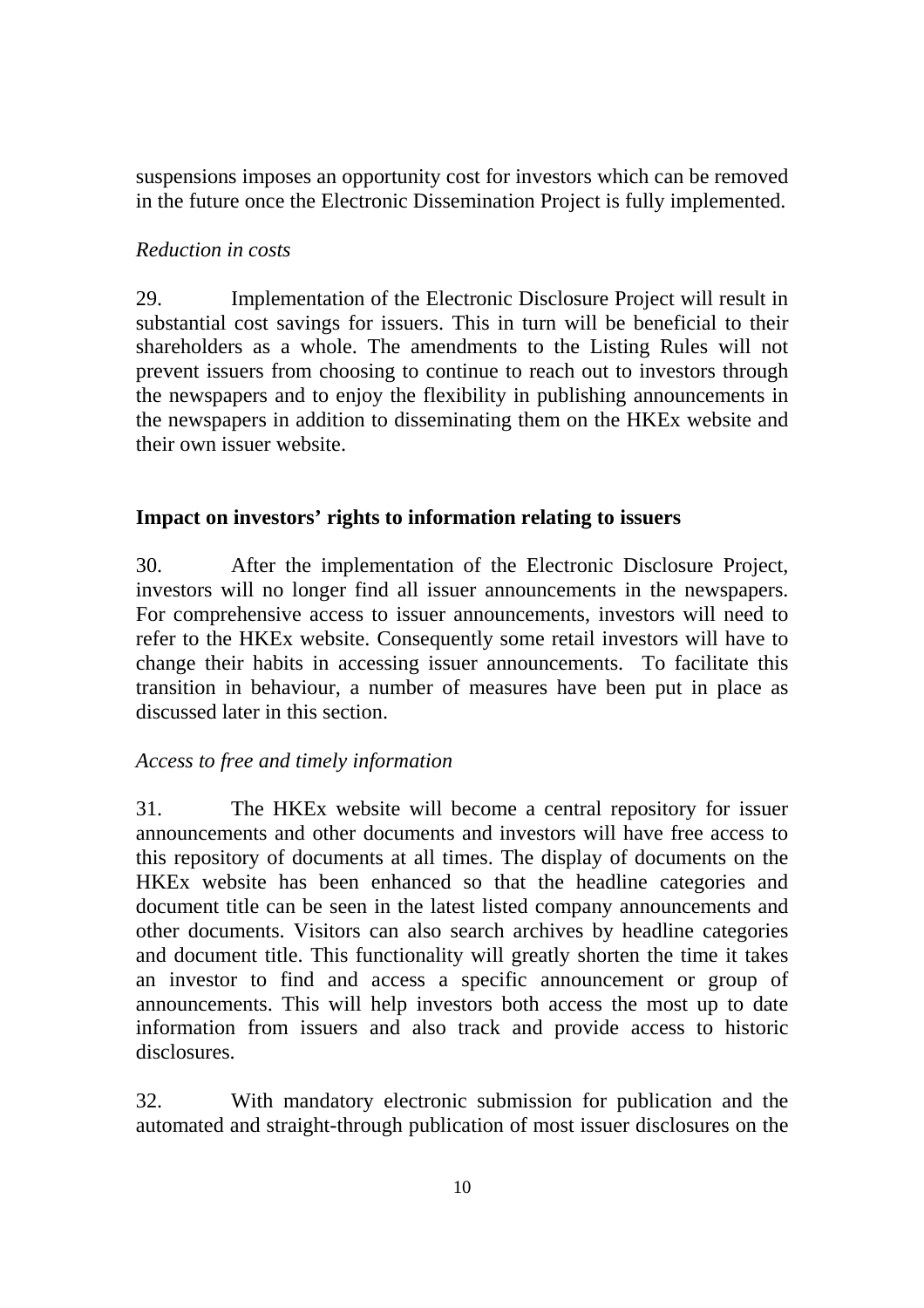HKEx website, the time taken for issuer disclosures to reach investors will be greatly reduced. Therefore, investors will benefit from the availability of more timely issuer information.

33. For the avoidance of any doubt, HKEx does not currently charge investors for access to issuer disclosures on its website and HKEx has no intention to do so in the future. HKEx also has a range of commercial information products, including a real-time datafeed of issuer disclosures to information vendors, to meet market demands of different users in the market.

#### *Notifications in newspapers*

34. For a period of six months after implementation of the Electronic Disclosure Project, issuers will be required to publish a notification in the English and Chinese newspapers to inform the market of where the full announcement can be found. The notification serves to alert investors of regulatory news and ease the transition from newspaper publication to electronic publication for investors.

#### *Enhancement of email/mobile alert service*

35. Mobile phones provide another form of technology which can raise investor awareness of issuer disclosures. Mobile phone penetration in Hong Kong stands at or around 136%, one of the highest levels of mobile phone usage in the world. HKEx has enhanced the email/mobile alert service available through the Investment Service Centre on the HKEx website. The service provides free email or SMS alerts to each subscriber advising them of the publication of a new disclosure by or notices on disclosure of interests relating to companies that they invest in. The service now offers expanded stock coverage (from 10 to 20 stocks) and more frequent alerts (from hourly to half hourly). HKEx has promoted this service extensively. HKEx has purchased newspaper advertisements, arranged online promotions and worked with banks, brokers and other stakeholders to raise public awareness of the Electronic Disclosure Project and the HKEx website's role as the primary channel for listed issuer announcements starting 25 June 2007. As at 15 June 2007, about 28,300 investors had subscribed for the news alert service, representing an increase of approximately 42% since March 2007.

36. HKEx has arranged further promotions starting in the middle of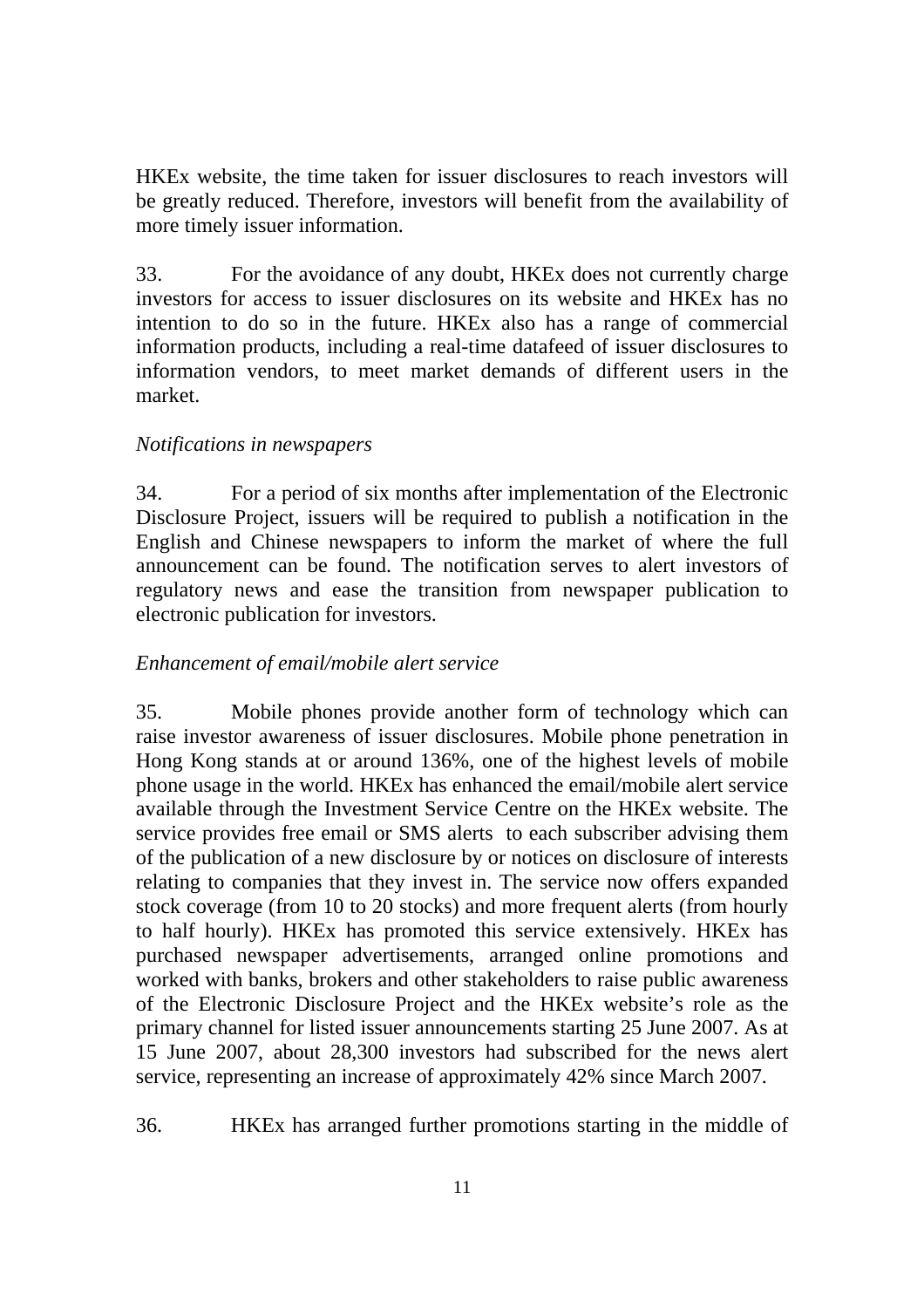June 2007 to keep investors abreast of the changes and to remind them that the HKEx website will be the primary channel for accessing listed issuer announcements from 25 June 2007.

37. This form of alert service will remain free of charge and HKEx will consider further improvements in the future in response to market feedback and demand.

## *Hard copies of documents*

38. For a period of six months after implementation of the Electronic Disclosure Project, issuers must also make available announcements for inspection during business hours at no charge at its principal place of business in Hong Kong or at a location in Central and Western District, Wanchai District, Eastern District or Yau Tsim Mong District. The full announcement must be made available for inspection for at least 10 consecutive business days. In some cases, e.g. where the issuer will also be sending a circular to its shareholders, the inspection period will be longer. Therefore investors can have access to a hard copy of an announcement if they so wish.

## *HKEx Public Viewing Room, other facilities and promotion*

39. To facilitate public access to issuer disclosures on the HKEx Website, HKEx has, since 8 February 2007, made available four terminals with Internet connection in a public viewing room near the Trading Hall at the Exchange Square. Use of the terminals is free of charge. As the purpose of these terminals is to provide access to the HKEx Website and the website of the Securities and Futures Commission, these terminals will restrict Internet access to only those websites.

40. We note that all public libraries in Hong Kong provide free Internet access to library users. There are over 1,000 PCs with Internet access located at these public libraries designated for public use. Investors can therefore also access the Internet, including the HKEx website, using this facility.

41. To raise investors' and public awareness of the Electronic Disclosure Project and HKEx's free e-mail/mobile alert service, posters, handbills, and stickers were distributed to all 66 public libraries and 12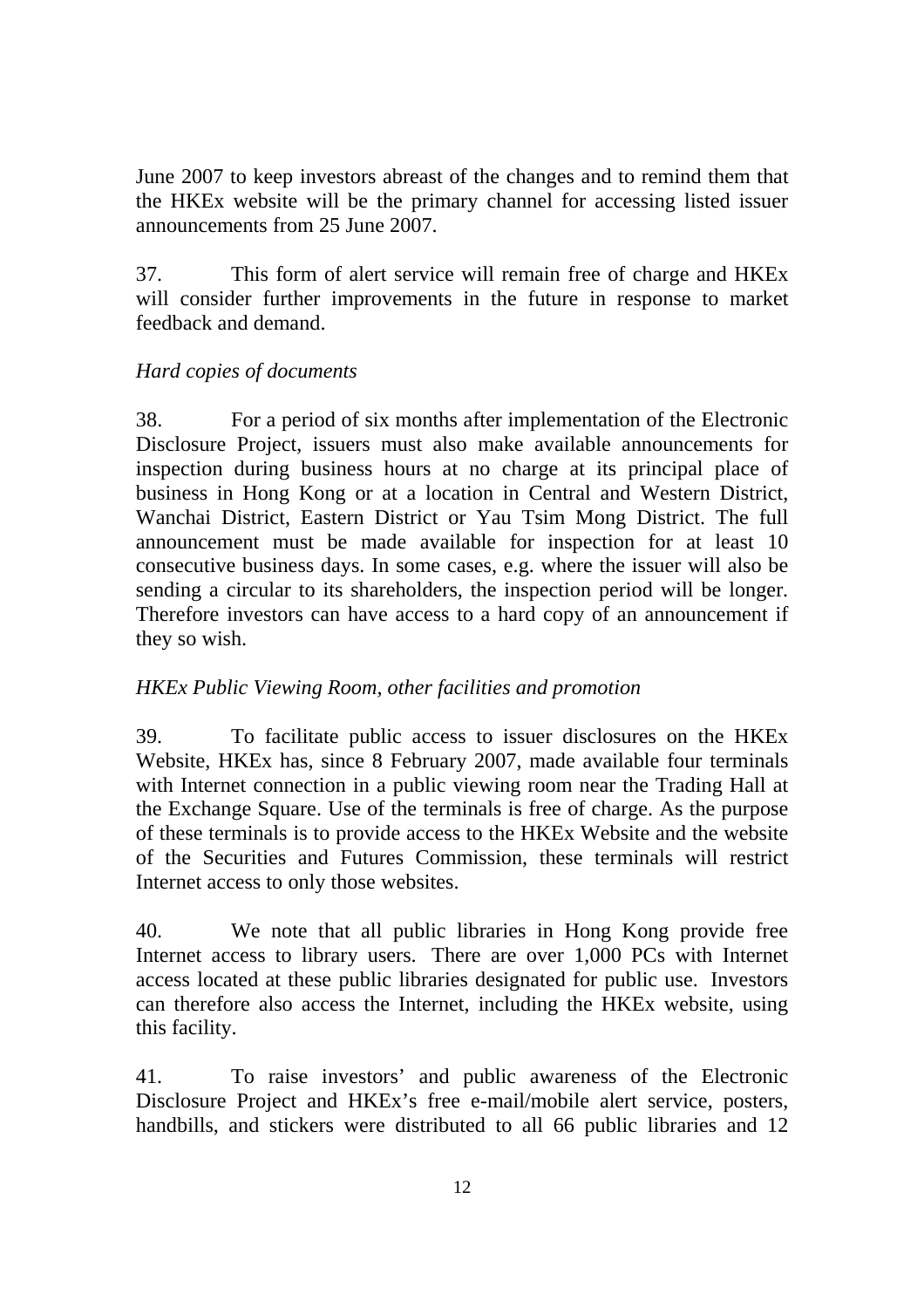tertiary/special libraries in Hong Kong. These promotional materials were also distributed to investors through HKEx's broker Participants.

42. HKEx has also been working closely with a number of participating brokers (covering most of online brokers and major retail banks in Hong Kong) and market organisations (such as Hong Kong Securities Institute and Hong Kong Chamber of Listed Companies) to distribute electronic promotional materials about Electronic Disclosure Project and the free e-mail/mobile alert service to their clients.

## **Loss of revenue by newspapers**

43. HKEx does not have an up-to-date figure for the revenue derived by newspapers from the paid announcement obligation for Main Board issuers. In correspondence dated August 2001, the Newspaper Society of Hong Kong quoted a figure for the advertising market for financial announcements at that time of HK\$400 million to HK\$500 million.

44. It should be noted that, under the Electronic Disclosure Project, issuers will be required to:

- publish a notification in the newspapers for a period of six months after the implementation date of the Electronic Disclosure Project; and
- publish the full announcement in the newspapers for a period of one year after the implementation date, if issuers do not have their own website to post their announcements (currently, about 70% of issuers have their own website for the purpose of this requirement).

45. Further, the Listing Rules do not prevent issuers from publishing paid announcements in the newspapers should they wish to do so. Therefore newspaper companies will still have revenue income from paid announcements although we expect that the amount will be substantially reduced.